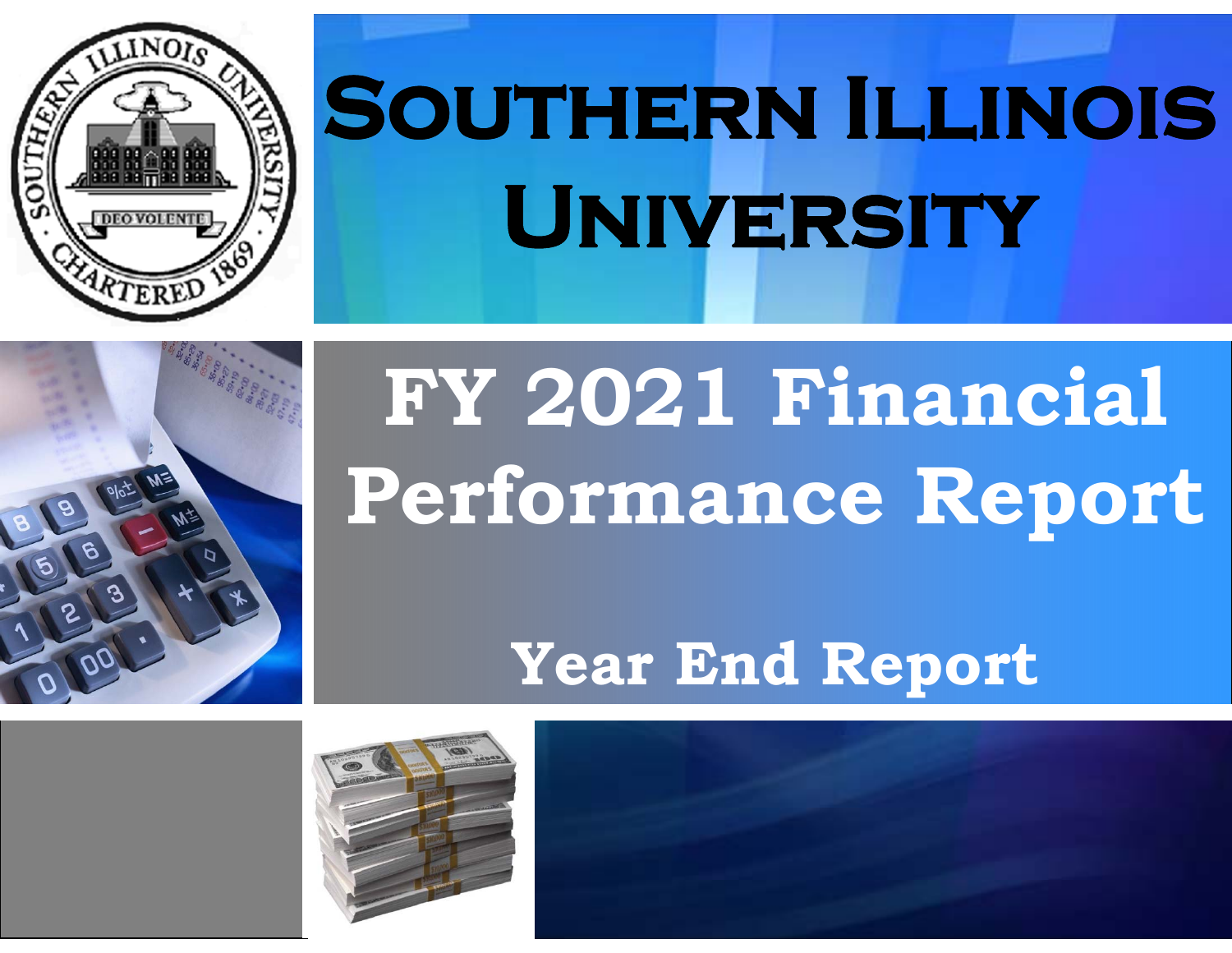| Statement of Financial Performance for SIU                                          |
|-------------------------------------------------------------------------------------|
| Statement of Financial Performance for SIU-Carbondale (excludes School of Medicine) |
| Statement of Financial Performance for SIUC-School of Medicine                      |
| Statement of Financial Performance for SIU-Edwardsville                             |
| Statement of Financial Performance for SIU-University Administration                |
| Statement of Financial Performance for SIU-University Wide Service                  |
|                                                                                     |
|                                                                                     |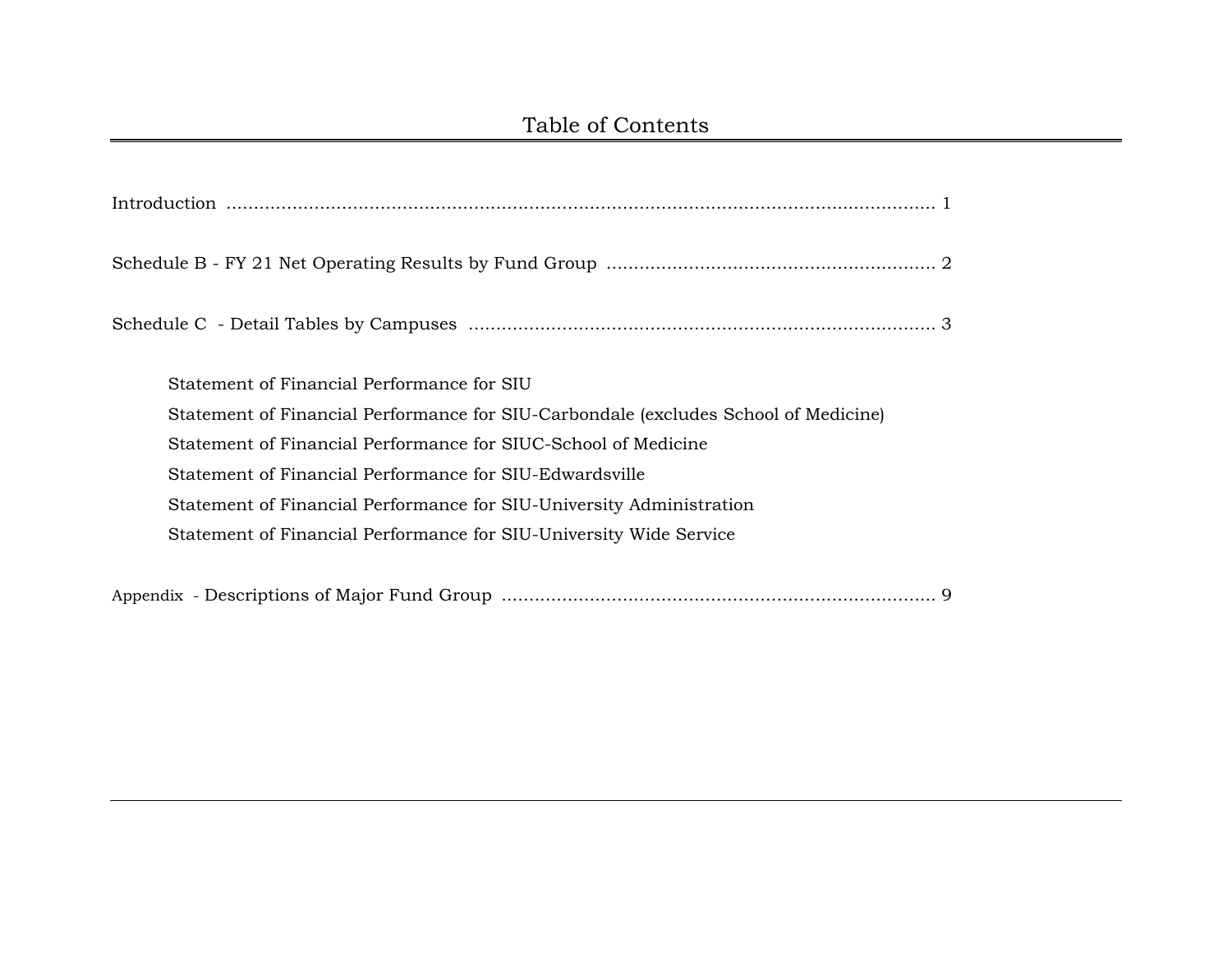## INTRODUCTION SIU FY21 FINANCIAL PERFORMANCE REPORT

This report provides information on the financial performance of SIU's major operating fund groups for FY2021. Schedule B provides a University-wide summary of financial performance for each fund group. Schedule C compares FY21 results with the prior year.

It should be noted that this report is presented on a cash basis except for the revenue bond fund group, which is on a modified accrual basis, and would, therefore, differ from the University's annual audited financial statements which are presented on an accrual basis. Also, this report deals only with operating fund groups; cash balances in this report would differ from the University's annual financial statement, which includes all funds.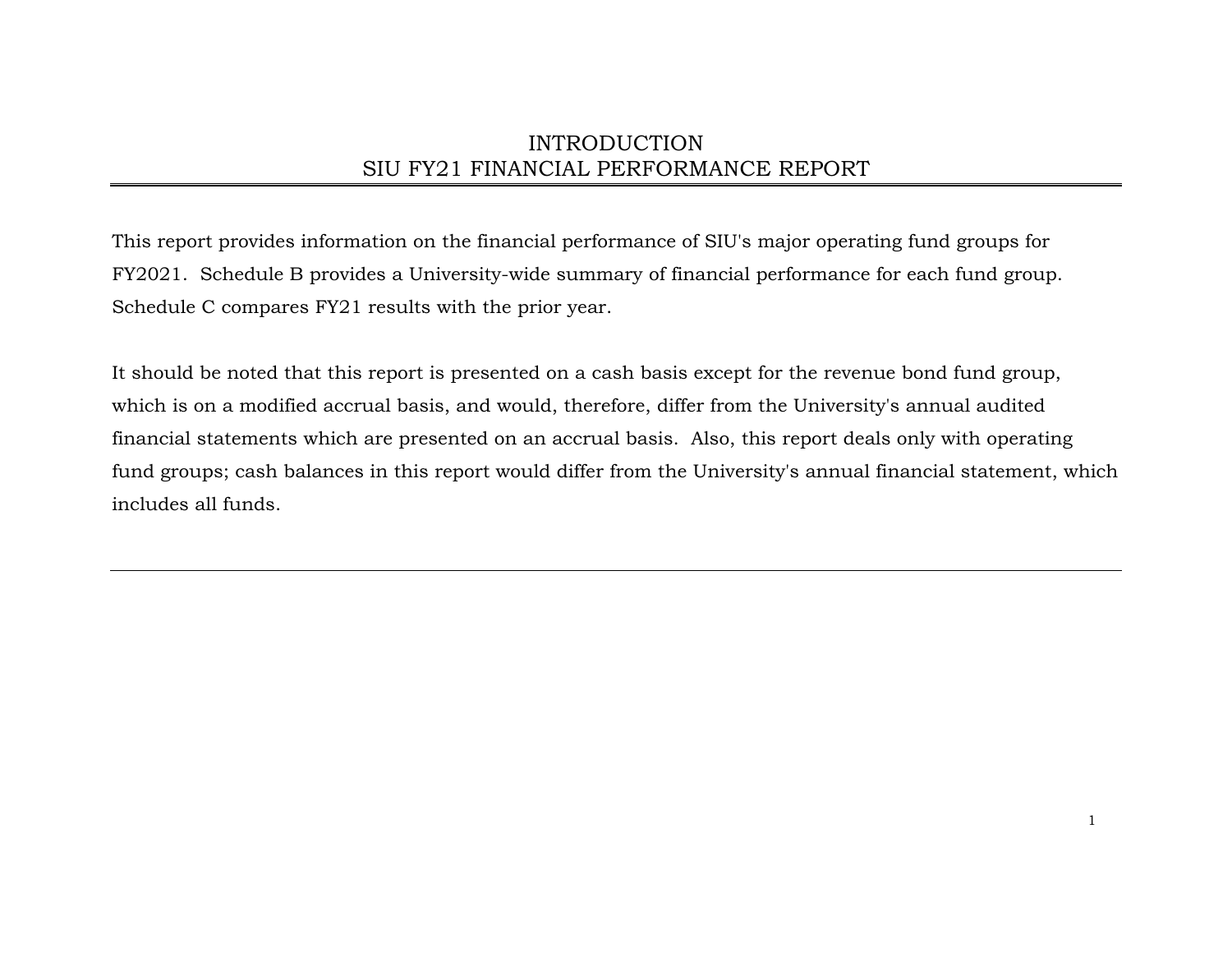|                               | --------- <b>n</b>              |                               |                                  |                            |                               |               |                            |
|-------------------------------|---------------------------------|-------------------------------|----------------------------------|----------------------------|-------------------------------|---------------|----------------------------|
|                               | Appropriations<br>& Income Fund | Grants $(1)$<br>and Contracts | <b>Indirect Cost</b><br>Recovery | Revenue Bond<br>Operations | Self-Supporting<br>Activities | Total         | Service (2)<br>Departments |
| <b>Total Revenue</b>          | 392,323,500                     | 172,503,900                   | 13,520,600                       | 115,451,800                | 219,587,800                   | 913,387,600   | 112,300,300                |
| Total Expenditures            | 388,984,100                     | 172,503,900                   | 16,913,800                       | 115,147,800                | 207,487,200                   | 901.036.800   | 109,448,200                |
| Net Operating Results $(+/-)$ | 3,339,400                       | $\theta$                      | (3,393,200)                      | 304,000                    | 12,100,600                    | 12.350.799    | 2,852,100                  |
| Beginning Cash Balance (3)    | \$14,826,413                    | \$0                           | \$47,003,823                     | \$22,293,380               | \$31,928,866                  | \$116,052,483 | \$12,545,685               |
| Ending Cash Balance (4)       | \$18,165,813                    | \$0                           | \$43,610,623                     | \$22,597,380               | \$44,029,466                  | \$128,403,282 | \$15,397,785               |

## **Southern Illinois University Fiscal Year 2021 Net Operating Results by Fund Group**

## **Distribution of Operating Expenditures**



#### Note:

(1) Grants and Contracts - Revenues received from external sources match expenditures over the life of the grant, therefore the cash balance is reflected as zero.

(2) Service Departments act as " flow through" accounts for services provided to University departments. In order to avoid double-counting of financial transactions, revenue and expenditures are not added to the University

(3) Cash balances are used for ongoing operational costs of academic/support units and expenditures are restricted in accordance with bond covenants, Legislative Audit Commission guidelines and Illinois Statute.

(4) Ending Cash is unaudited and has not been adjusted for transfers or other accounting adjustments.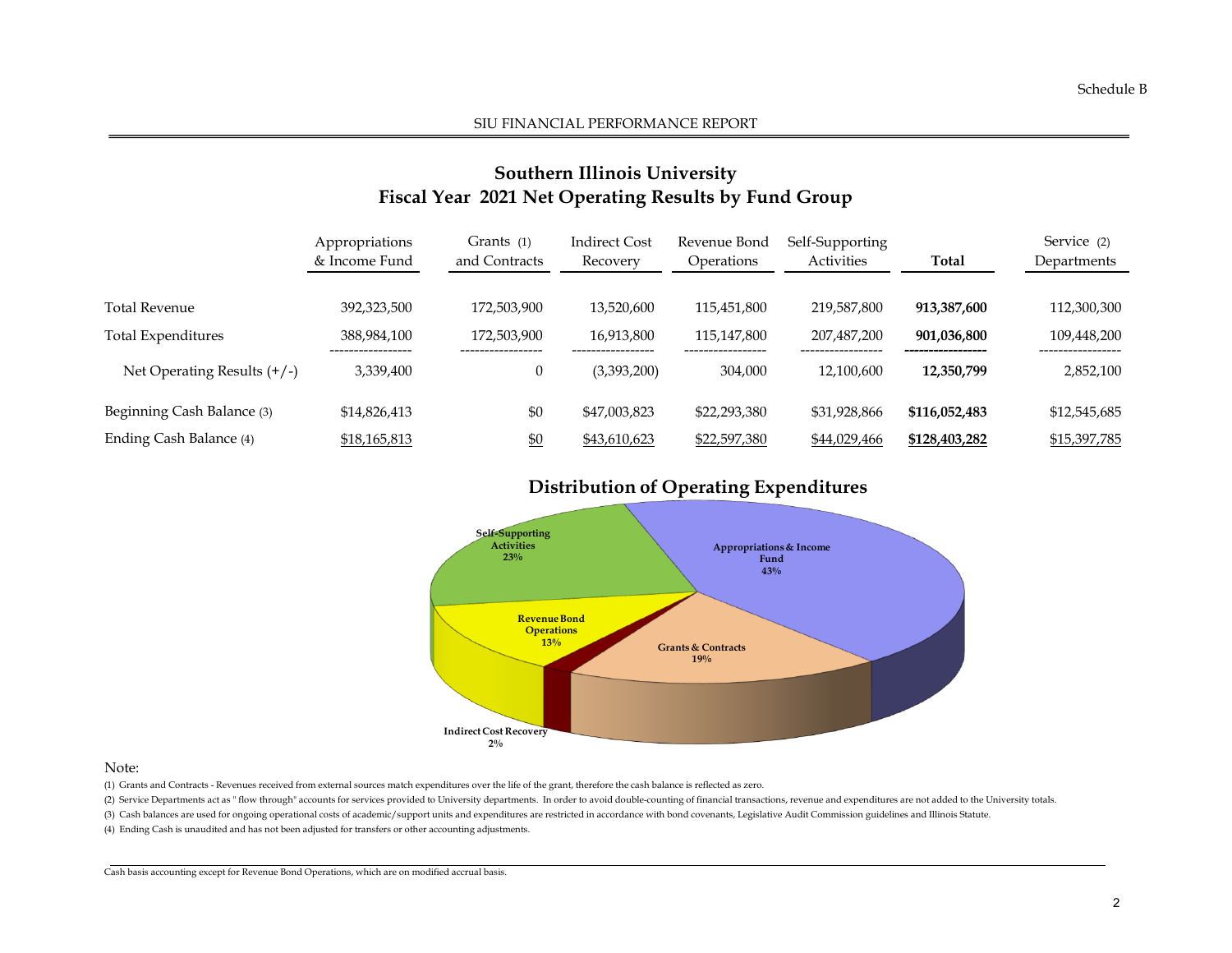| Major                                  |                            | <b>Comparison to the Prior Fiscal Year</b> |                         |             |  |
|----------------------------------------|----------------------------|--------------------------------------------|-------------------------|-------------|--|
| <b>Fund Groups</b>                     | FY 2020                    | FY 2021                                    | \$ Change               | $\%$ Change |  |
| Appropriations (a) (b)<br>Expenditures | 194,899,600                | 194,897,600                                | (2,000)                 | $0\%$       |  |
| Income Fund (b)                        |                            |                                            |                         |             |  |
| Revenue<br>Expenditures                | 101,049,500<br>190,782,000 | 197,425,900<br>194,086,500                 | 96,376,400<br>3,304,500 | 95%<br>2%   |  |
| Net Result                             | (89, 732, 500)             | 3,339,400                                  | 93,071,900              |             |  |
| Grants and Contracts (c)               |                            |                                            |                         |             |  |
| Expenditures                           | 154,537,200                | 172,503,900                                | 17,966,700              | 12%         |  |
| <b>Indirect Cost Recovery</b>          |                            |                                            |                         |             |  |
| Revenue                                | 15,101,200                 | 13,520,600                                 | (1,580,600)             | $-10%$      |  |
| Expenditures                           | 12,628,200                 | 16,913,800                                 | 4,285,600               | 34%         |  |
| Net Result                             | 2,473,000                  | (3,393,200)                                | (5,866,200)             |             |  |
| Revenue Bond Operations                |                            |                                            |                         |             |  |
| Revenue                                | 115,045,900                | 115,451,800                                | 405,900                 | $0\%$       |  |
| Expenditures                           | 120,683,900                | 115,147,800                                | (5,536,100)             | $-5%$       |  |
| Net Result                             | (5,638,000)                | 304,000                                    | 5,942,000               |             |  |
| Self-Supporting Activities             |                            |                                            |                         |             |  |
| Revenue                                | 209,471,200                | 219,587,800                                | 10,116,600              | $5\%$       |  |
| Expenditures                           | 226,355,400                | 207,487,200                                | (18, 868, 200)          | $-8%$       |  |
| Net Result                             | (16,884,200)               | 12,100,600                                 | 28,984,800              |             |  |
| Service Departments                    |                            |                                            |                         |             |  |
| Revenue                                | 124,676,000                | 112,300,300                                | (12, 375, 700)          | $-10%$      |  |
| Expenditures                           | 127,724,100                | 109,448,200                                | (18, 275, 900)          | $-14%$      |  |
| Net Result                             | (3,048,100)                | 2,852,100                                  | 5,900,200               |             |  |

## **Southern Illinois University Statement of Financial Performance for Fiscal Year 2021**

(a) General Revenue Funds are held in the State's Treasury and funds are released when vouchered; therefore, revenue matches expenditures.

(b) Includes lapse period dollars.

(c) Grants and Contracts - Revenues received from external sources match expenditures over the life of the grant.

Numbers are rounded to the nearest hundred.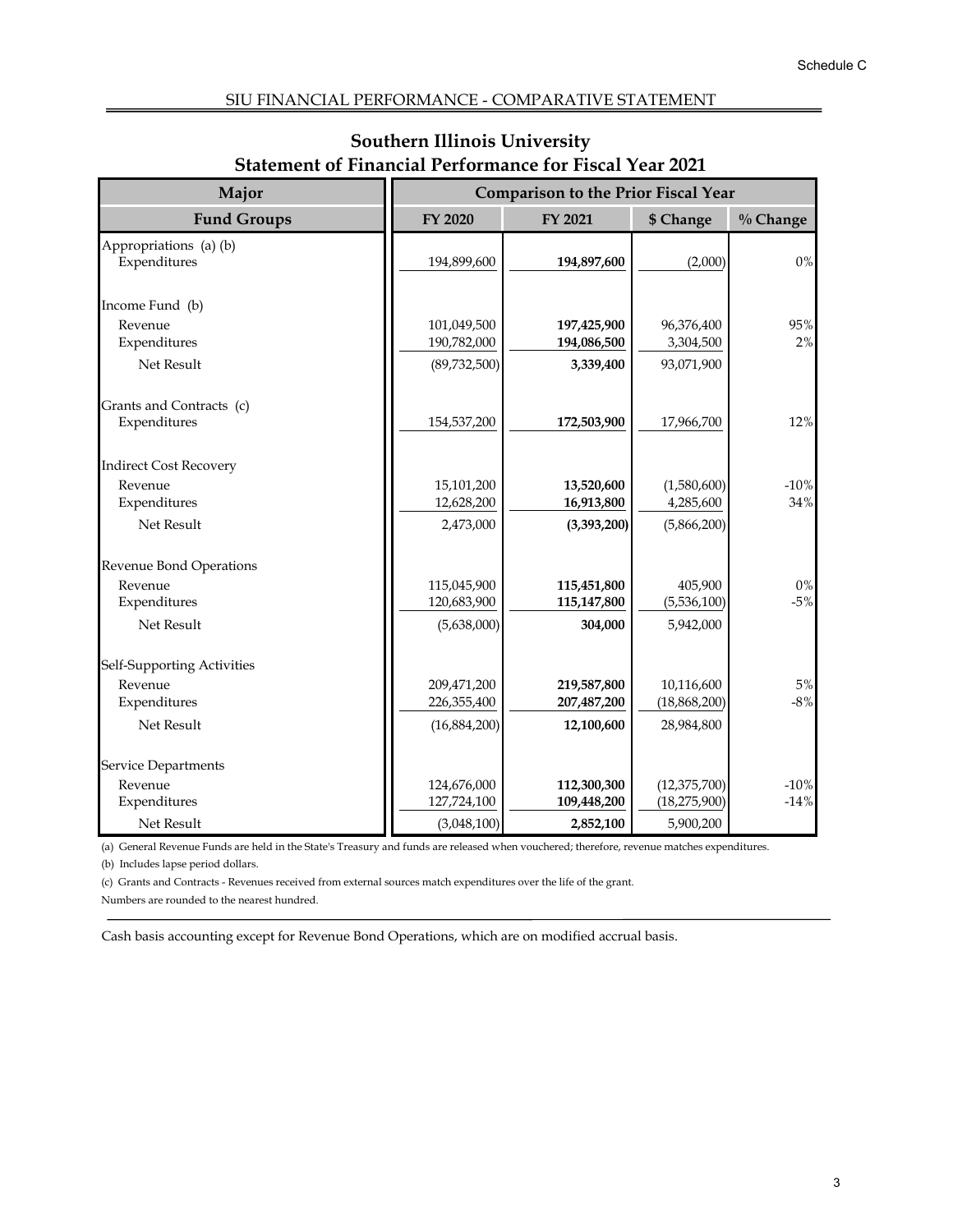| Major                          | <b>Comparison to the Prior Fiscal Year</b> |                          |                          |                  |
|--------------------------------|--------------------------------------------|--------------------------|--------------------------|------------------|
| <b>Fund Groups</b>             | FY 2020                                    | FY 2021                  | \$ Change                | $\%$ Change      |
| Appropriations<br>Expenditures | 97,356,100                                 | 97,217,500               | (138,600)                | $0\%$            |
| Income Fund                    |                                            |                          |                          |                  |
| Revenue<br>Expenditures        | 77,166,600<br>77,466,000                   | 78,928,800<br>72,684,100 | 1,762,200<br>(4,781,900) | 2%<br>$-6\%$ (1) |
| Net Result                     | (299, 400)                                 | 6,244,700                | 6,544,100                |                  |
| <b>Grants and Contracts</b>    |                                            |                          |                          |                  |
| Expenditures                   | 77,019,600                                 | 80,083,200               | 3,063,600                | 4%               |
| <b>Indirect Cost Recovery</b>  |                                            |                          |                          |                  |
| Revenue                        | 3,308,000                                  | 3,273,000                | (35,000)                 | $-1\, \%$        |
| Expenditures                   | 3,025,000                                  | 4,253,900                | 1,228,900                | $41\%$ (2)       |
| Net Result                     | 283,000                                    | (980, 900)               | (1,263,900)              |                  |
| Revenue Bond Operations        |                                            |                          |                          |                  |
| Revenue                        | 35,116,700                                 | 34,010,400               | (1, 106, 300)            | $-3%$            |
| Expenditures                   | 40,654,900                                 | 37,976,700               | (2,678,200)              | $-7\%$ (3)       |
| Net Result                     | (5,538,200)                                | (3,966,300)              | 1,571,900                |                  |
| Self-Supporting Activities     |                                            |                          |                          |                  |
| Revenue                        | 52,116,300                                 | 49,313,900               | (2,802,400)              | $-5\%$ (3)       |
| Expenditures                   | 64,924,100                                 | 62,568,500               | (2,355,600)              | $-4\%$ (3)       |
| Net Result                     | (12,807,800)                               | (13,254,600)             | (446, 800)               |                  |
| Service Departments            |                                            |                          |                          |                  |
| Revenue                        | 72,812,900                                 | 68,772,100               | (4,040,800)              | $-6\%$ (3)       |
| Expenditures                   | 77,081,900                                 | 66,956,600               | (10, 125, 300)           | $-13\%$ (3)      |
| Net Result                     | (4,269,000)                                | 1,815,500                | 6,084,500                |                  |

## **SIU Carbondale Statement of Financial Performance for Fiscal Year 2021**

(1) Decrease in order to achieve a balanced annual budget.

(2) Increase due to transfers for research projects and startup funds.

(3) Decrease due to decreased activity as a result of the pandemic.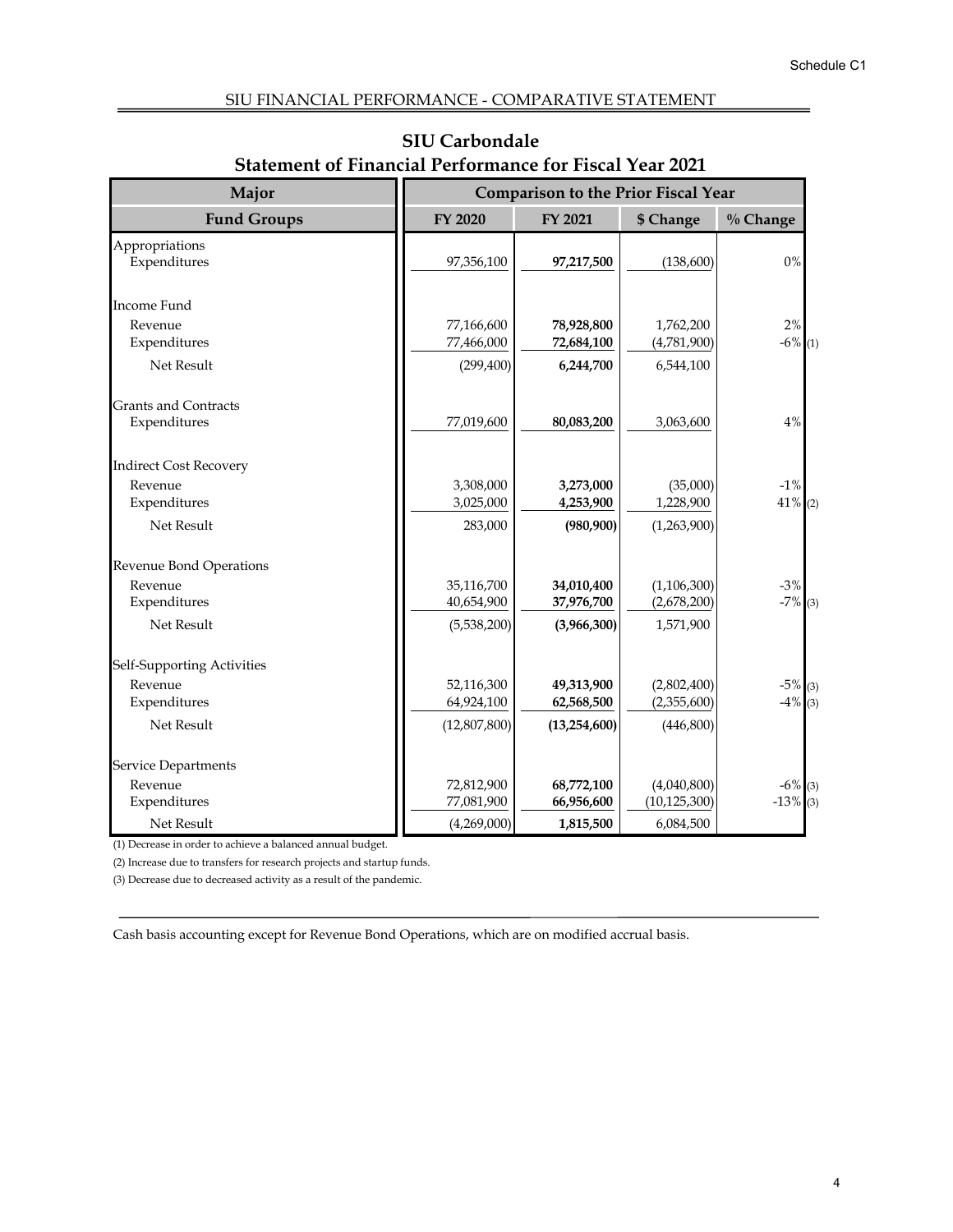| Major                          |                         | <b>Comparison to the Prior Fiscal Year</b> |                      |                     |  |
|--------------------------------|-------------------------|--------------------------------------------|----------------------|---------------------|--|
| <b>Fund Groups</b>             | FY 2020                 | FY 2021                                    | \$ Change            | % Change            |  |
| Appropriations<br>Expenditures | 35,953,600              | 35,952,000                                 | (1,600)              | $0\%$               |  |
| Income Fund                    |                         |                                            |                      |                     |  |
| Revenue<br>Expenditures        | 13,309,700<br>6,952,800 | 13,492,700<br>12,018,900                   | 183,000<br>5,066,100 | $1\%$<br>$73\%$ (1) |  |
| Net Result                     | 6,356,900               | 1,473,800                                  | (4,883,100)          |                     |  |
| <b>Grants and Contracts</b>    |                         |                                            |                      |                     |  |
| Expenditures                   | 17,119,500              | 17,992,000                                 | 872,500              | 5%                  |  |
| <b>Indirect Cost Recovery</b>  |                         |                                            |                      |                     |  |
| Revenue                        | 8,955,700               | 7,642,500                                  | (1,313,200)          | $-15\%$ (2)         |  |
| Expenditures                   | 7,490,000               | 10,314,100                                 | 2,824,100            | $38\%$ (3)          |  |
| Net Result                     | 1,465,700               | (2,671,600)                                | (4, 137, 300)        |                     |  |
| Revenue Bond Operations        |                         |                                            |                      |                     |  |
| Revenue                        | 41,319,600              | 42,097,600                                 | 778,000              | $2\%$               |  |
| Expenditures                   | 41,167,600              | 42,026,400                                 | 858,800              | 2%                  |  |
| Net Result                     | 152,000                 | 71,200                                     | (80, 800)            |                     |  |
| Self-Supporting Activities     |                         |                                            |                      |                     |  |
| Revenue                        | 112,089,200             | 126,283,800                                | 14,194,600           | $13\%$ (4)          |  |
| Expenditures                   | 111,696,600             | 110,114,700                                | (1,581,900)          | $-1%$               |  |
| Net Result                     | 392,600                 | 16,169,100                                 | 15,776,500           |                     |  |
| <b>Service Departments</b>     |                         |                                            |                      |                     |  |
| Revenue                        | 18,787,100              | 13,243,900                                 | (5,543,200)          | $-30\%$ (5)         |  |
| Expenditures                   | 17,916,500              | 12,769,300                                 | (5, 147, 200)        | $-29\%$ (5)         |  |
| Net Result                     | 870,600                 | 474,600                                    | (396,000)            |                     |  |

## **SIUC School of Medicine Statement of Financial Performance for Fiscal Year 2021**

(1) Increase due to restoration of primary funding plan from Indirect Cost Recovery to Income Fund.

(2) Revenue in this fund includes support from SIU Health and FQHC in support of the academic mission of the School. As clinical revenues were declining at the start of the pandemic, support from clinical dollars was reduced as part of the SIU HealthCare's cash preservation initiative. Those funds were partially restored in January 2021 as clinical volumes returned to pre-pandemic levels.

(3) Decrease due to restoration of funding plan from Indirect Cost Recovery to Income Fund. This was offset by \$6.5M being transferred to plant funds and \$3.2M being transferred to Self-Supporting funds to offset COVID-19 shortfall in Hospital Affiliated Academic Support Agreement contracts.

(4) Increase primarily due to \$5.5M growth in Federally Qualified Health Center (FQHC), increase of \$1.5M related to COVID contracts, increase of \$2.4M in State of Illinois Correctional Health Care partnership and \$3.2M transferred from Indirect Cost Recovery to offset COVID related deficits in Hospital Affiliated Academic Support Agreements. LAC guidelines were modified in FY21 to allow for funding from Indirect Cost Recovery to support COVID expenses.

(5) Decrease due to accounting change in recording Group Health Insurance, decrease in Facilities and Services department and decrease in Information Resources department.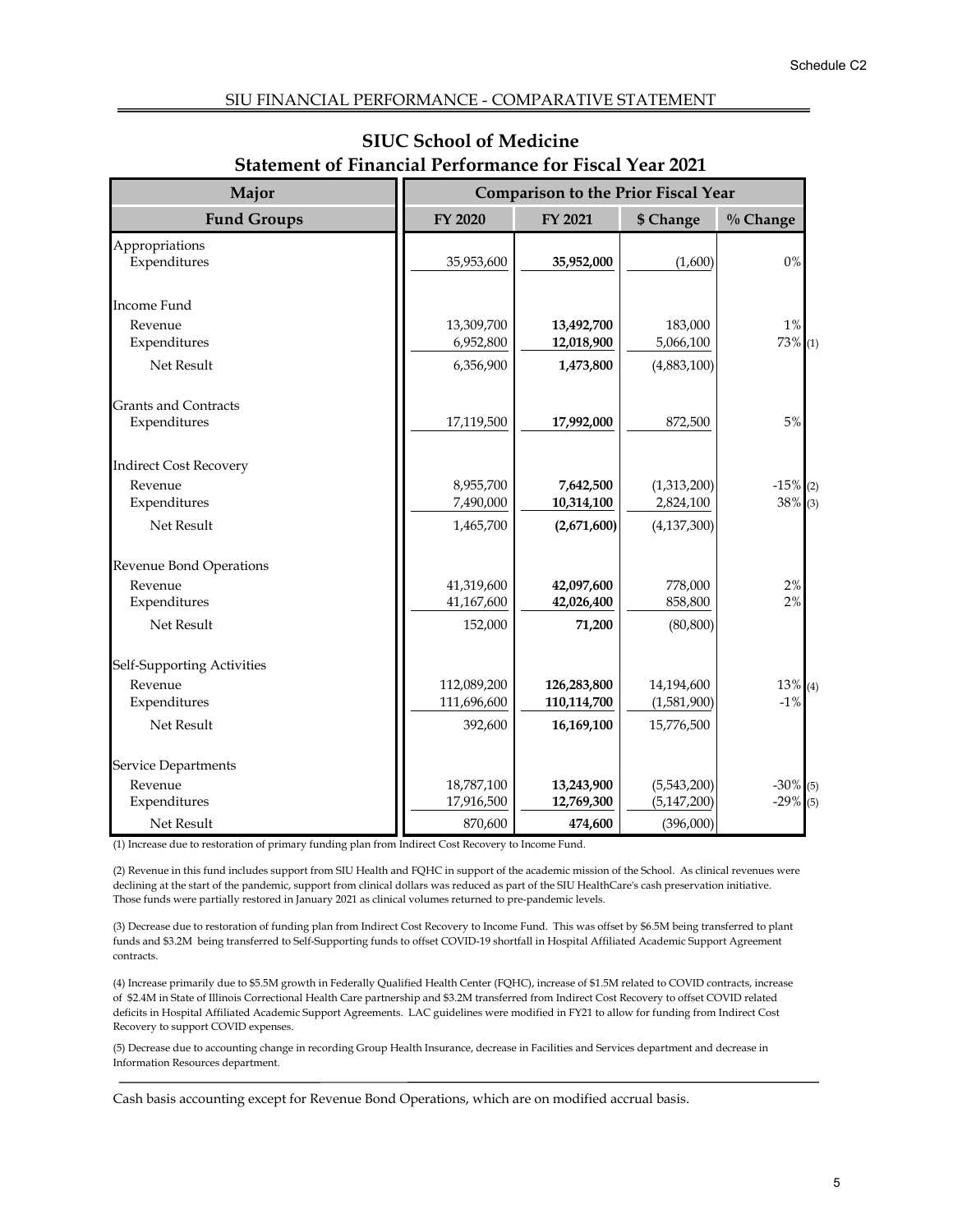| Major<br><b>Comparison to the Prior Fiscal Year</b> |                           |                            |                         |                   |
|-----------------------------------------------------|---------------------------|----------------------------|-------------------------|-------------------|
| <b>Fund Groups</b>                                  | FY 2020                   | FY 2021                    | \$ Change               | $\%$ Change       |
| Appropriations<br>Expenditures                      | 58,491,000                | 58,491,000                 | $\theta$                | $0\%$             |
| Income Fund                                         |                           |                            |                         |                   |
| Revenue<br>Expenditures                             | 10,573,200<br>106,363,200 | 105,004,400<br>109,383,500 | 94,431,200<br>3,020,300 | 893%<br>$3\%$ (1) |
| Net Result                                          | (95,790,000)              | (4,379,100)                | 91,410,900              |                   |
| <b>Grants and Contracts</b>                         |                           |                            |                         |                   |
| Expenditures                                        | 60,398,100                | 74,428,700                 | 14,030,600              | $23\%$ (2)        |
| <b>Indirect Cost Recovery</b>                       |                           |                            |                         |                   |
| Revenue                                             | 2,762,600                 | 2,531,500                  | (231, 100)              | $-8%$             |
| Expenditures                                        | 2,005,200                 | 2,214,800                  | 209,600                 | 10%               |
| Net Result                                          | 757,400                   | 316,700                    | (440,700)               |                   |
| Revenue Bond Operations                             |                           |                            |                         |                   |
| Revenue                                             | 38,609,600                | 39,343,800                 | 734,200                 | 2%                |
| Expenditures                                        | 38,861,400                | 35,144,700                 | (3,716,700)             | $-10\%$ (3)       |
| Net Result                                          | (251, 800)                | 4,199,100                  | 4,450,900               |                   |
| Self-Supporting Activities                          |                           |                            |                         |                   |
| Revenue                                             | 43,302,500                | 42,344,600                 | (957,900)               | $-2%$             |
| Expenditures                                        | 47,978,600                | 33,388,800                 | (14,589,800)            | $-30\%$ (4)       |
| Net Result                                          | (4,676,100)               | 8,955,800                  | 13,631,900              |                   |
| <b>Service Departments</b>                          |                           |                            |                         |                   |
| Revenue                                             | 31,879,800                | 28,277,300                 | (3,602,500)             | $-11\%$ (5)       |
| Expenditures                                        | 31,165,000                | 28,320,400                 | (2,844,600)             | $-9\%$ (5)        |
| Net Result                                          | 714,800                   | (43, 100)                  | (757, 900)              |                   |

## **SIU Edwardsville Statement of Financial Performance for Fiscal Year 2021**

(1) Increase due to salary increases in FY21.

(2) Increase due to additional HEERF funding applies in FY21 that was used on emergency financial aid for students and to reimburse the institution for COVID-19 related expenses and lost revenue.

(3) Decreases due to COVID-19 and the transition of the University to online course delivery for the majority of FY21.

(4) Decrease due to Founders Renovation completed during FY20, cancellation of athletic events and reduced operations of Early Childhood Center both due to COVID-19.

(5) Decrease due to reduction in FY21 Deferred Maintenance projects and reduction in departmental renovation projects, lower utility usages and custodial services for student events due to COVID-19.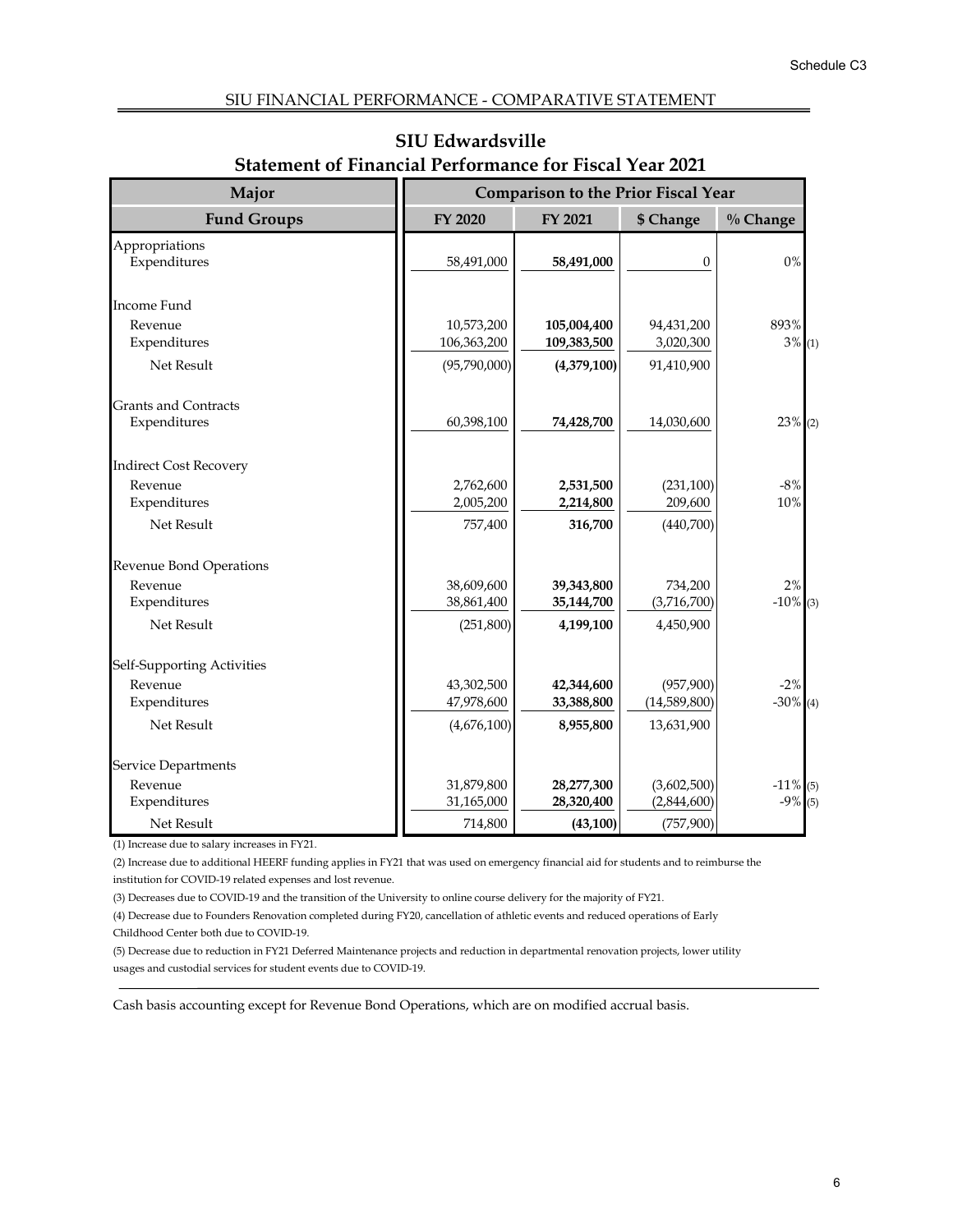## SIU FINANCIAL PERFORMANCE - COMPARATIVE STATEMENT

| Major                                       | <b>Comparison to the Prior Fiscal Year</b> |                  |                       |                |
|---------------------------------------------|--------------------------------------------|------------------|-----------------------|----------------|
| <b>Fund Groups</b>                          | FY 2020                                    | FY 2021          | \$ Change             | $\%$ Change    |
| Appropriations<br>Expenditures              | 1,812,500                                  | 1,838,800        | 26,300                | $1\%$          |
| Income Fund                                 |                                            |                  |                       |                |
| Revenue<br>Expenditures                     | $\boldsymbol{0}$<br>$\boldsymbol{0}$       | 0<br>0           | $\boldsymbol{0}$<br>0 | $0\%$<br>$0\%$ |
| Net Result                                  | $\mathbf{0}$                               | $\bf{0}$         | 0                     |                |
| <b>Grants and Contracts</b><br>Expenditures | $\boldsymbol{0}$                           | $\boldsymbol{0}$ | 0                     | $0\%$          |
| <b>Indirect Cost Recovery</b><br>Revenue    | 74,900                                     | 73,600           | (1,300)               | $-2\%$         |
| Expenditures                                | 108,000                                    | 131,000          | 23,000                | $21\%$ (1)     |
| Net Result                                  | (33, 100)                                  | (57, 400)        | (24, 300)             |                |
| <b>Revenue Bond Operations</b>              |                                            |                  |                       |                |
| Revenue                                     | $\boldsymbol{0}$                           | 0                | 0                     | $0\%$          |
| Expenditures                                | $\theta$                                   | 0                | $\theta$              | $0\%$          |
| Net Result                                  | $\mathbf{0}$                               | $\bf{0}$         | $\Omega$              |                |
| Self-Supporting Activities                  |                                            |                  |                       |                |
| Revenue                                     | 42,200                                     | 42,200           | 0                     | $0\%$          |
| Expenditures<br>Net Result                  | 16,400<br>25,800                           | 7,700<br>34,500  | (8,700)<br>8,700      | $-53\%$ (2)    |
|                                             |                                            |                  |                       |                |
| Service Departments                         |                                            |                  |                       |                |
| Revenue                                     | $\boldsymbol{0}$                           | 0                | 0                     | $0\%$          |
| Expenditures                                | $\boldsymbol{0}$                           | 0                | 0                     | $0\%$          |
| Net Result                                  | $\mathbf{0}$                               | $\bf{0}$         | $\boldsymbol{0}$      |                |

## **SIU Administration Statement of Financial Performance for Fiscal Year 2021**

(1) Increase due to the VP search expenditures in FY21 and increase in Springfield office rental.

(2) Decrease due to expenditures associated with Stone Center upgrades in FY20.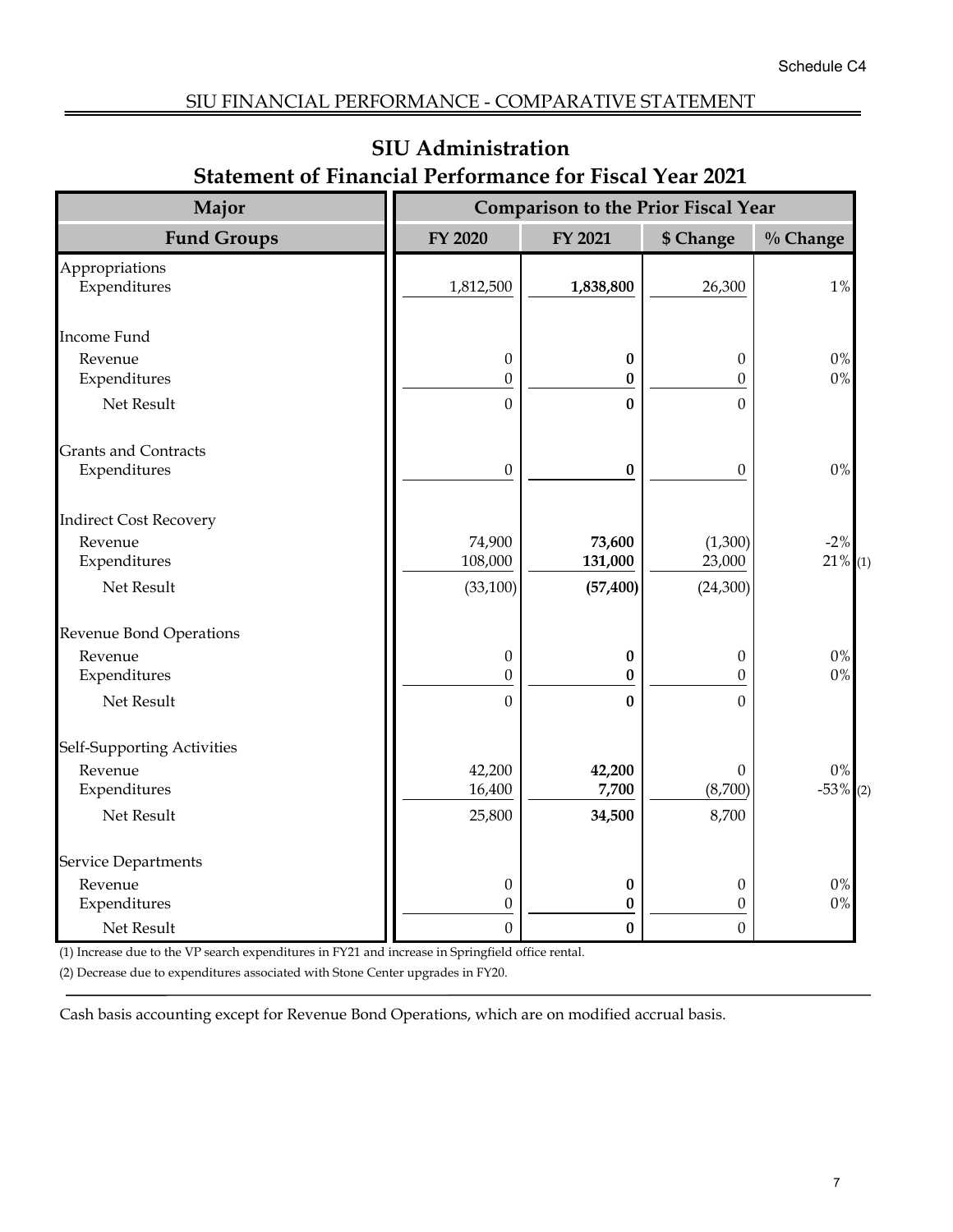## SIU FINANCIAL PERFORMANCE - COMPARATIVE STATEMENT

| Major                                       |                                      | <b>Comparison to the Prior Fiscal Year</b> |                                      |                              |  |
|---------------------------------------------|--------------------------------------|--------------------------------------------|--------------------------------------|------------------------------|--|
| <b>Fund Groups</b>                          | FY 2020                              | FY 2021                                    | \$ Change                            | $\%$ Change                  |  |
| Appropriations<br>Expenditures              | 1,286,400                            | 1,398,300                                  | 111,900                              | 9%                           |  |
| Income Fund                                 |                                      |                                            |                                      |                              |  |
| Revenue<br>Expenditures                     | $\boldsymbol{0}$<br>$\boldsymbol{0}$ | $\boldsymbol{0}$<br>$\boldsymbol{0}$       | $\boldsymbol{0}$<br>$\boldsymbol{0}$ | $0\%$<br>$0\%$               |  |
| Net Result                                  | $\overline{0}$                       | $\bf{0}$                                   | $\mathbf{0}$                         |                              |  |
| <b>Grants and Contracts</b><br>Expenditures | $\boldsymbol{0}$                     | $\bf{0}$                                   | $\boldsymbol{0}$                     | $0\%$                        |  |
| <b>Indirect Cost Recovery</b>               |                                      |                                            |                                      |                              |  |
| Revenue<br>Expenditures                     | $\boldsymbol{0}$<br>$\boldsymbol{0}$ | $\boldsymbol{0}$<br>$\mathbf{0}$           | $\theta$<br>0                        | $0\%$<br>$0\%$               |  |
| Net Result                                  | $\mathbf{0}$                         | $\bf{0}$                                   | $\mathbf{0}$                         |                              |  |
| Revenue Bond Operations                     |                                      |                                            |                                      |                              |  |
| Revenue<br>Expenditures                     | $\boldsymbol{0}$<br>$\boldsymbol{0}$ | $\bf{0}$<br>$\bf{0}$                       | $\boldsymbol{0}$<br>$\theta$         | $0\%$<br>$0\%$               |  |
| Net Result                                  | $\mathbf{0}$                         | $\mathbf{0}$                               | $\Omega$                             |                              |  |
| Self-Supporting Activities                  |                                      |                                            |                                      |                              |  |
| Revenue<br>Expenditures                     | 1,921,000<br>1,739,700               | 1,603,300<br>1,407,500                     | (317,700)<br>(332, 200)              | $-17%$<br>(1)<br>$-19\%$ (1) |  |
| Net Result                                  | 181,300                              | 195,800                                    | 14,500                               |                              |  |
| Service Departments                         |                                      |                                            |                                      |                              |  |
| Revenue                                     | 1,196,200                            | 2,007,000                                  | 810,800                              | $68\%$ (1)                   |  |
| Expenditures                                | 1,560,700                            | 1,401,900                                  | (158, 800)                           | $-10%$                       |  |
| Net Result                                  | (364, 500)                           | 605,100                                    | 969,600                              |                              |  |

## **SIU University Wide Services Statement of Financial Performance for Fiscal Year 2021**

(1) Decrease due to the timing of reimbursements/expenditures.